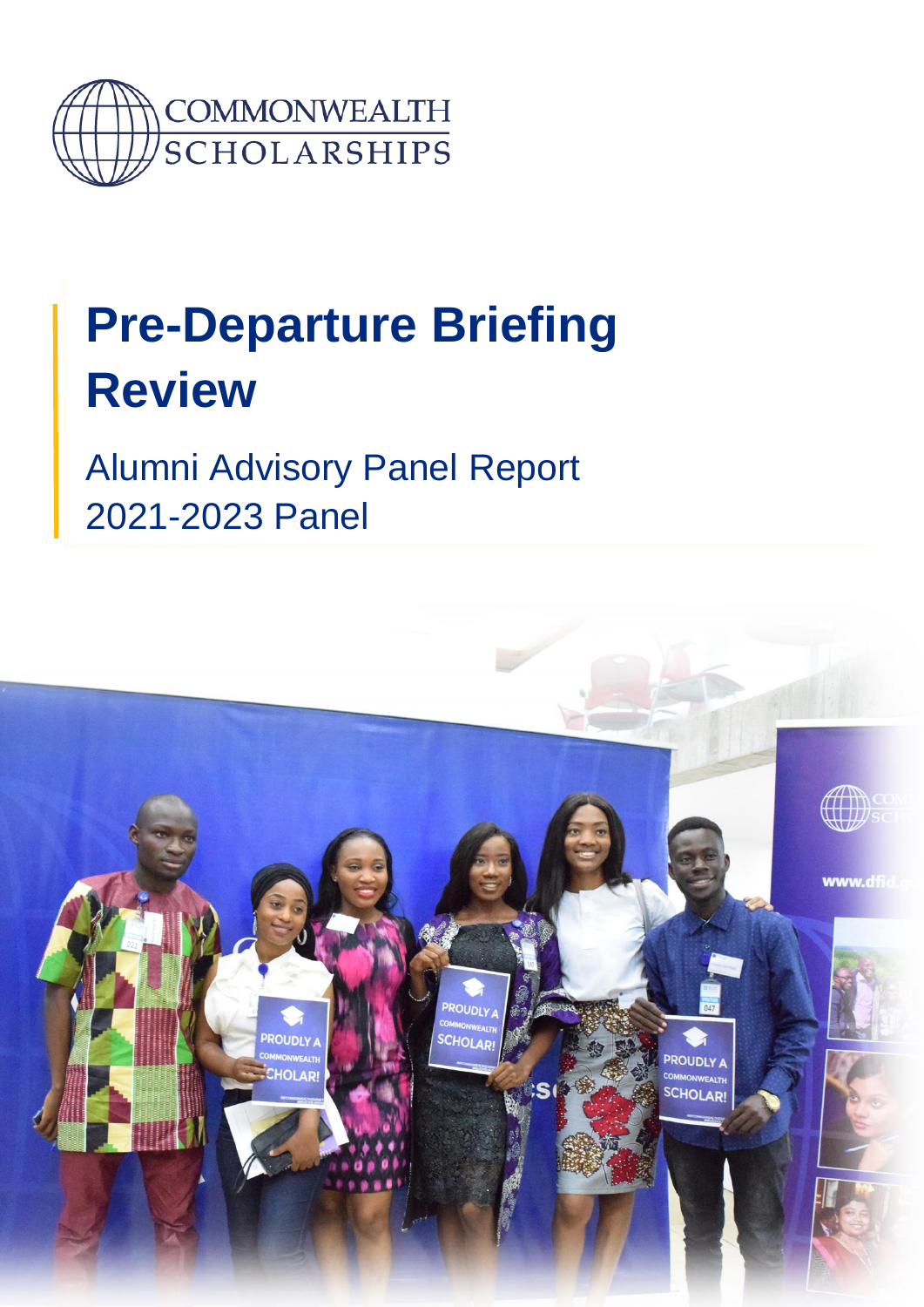# **Executive Summary**

The CSC's Alumni Advisory Panel provides a platform for Commonwealth Alumni to support the future of the programme and its Scholars by sharing personal insight and expertise to contribute to the development of CSC activities. Panel members are appointed for a two-year term and are expected to advise on at least one activity per year. The panel is comprised of 98 members.

Every year before they travel to the UK, the CSC invites scholars (living in countries where there is a British Council office working with the CSC) to attend a Pre-Departure Briefing session (PDB), either in-person, online, or by telephone. The briefing is an opportunity for the CSC to introduce Scholars to life in the UK, provide information on practical concerns such as finding accommodation, and generally prepare Scholars for their time studying abroad. Following several internal pieces of work looking at scholar experience, the CSC's Policy and Programme teams would like to update the briefing to make it more relevant to the challenges Scholars are likely to face.

In particular, two main areas are under consideration. Firstly, ensuring the advice on accommodation and settling into the UK are useful and directly applicable. Secondly, following growing awareness of the issues of racial and sexual harassment, we want to ensure Scholars and Fellows know what is expected of them as representatives of the CSC and under UK law, and make resources available to them if they are the victim of abuse or harassment.

As part of the strategy development, the CSC Alumni Team sought feedback from alumni in May 2021 to assess the level of awareness of CSC alumni activities, engagement, and interest in these activities to identify further areas for development as part of a renewed strategy and approach. Following this feedback and internal consultation, a draft strategy was developed and shared with the Alumni Advisory Panel 2019-2021.

Members of the Alumni Advisory Panel were asked to review the existing PDB PowerPoint presentation and, reflecting on their own experience of attending a PDB session, offer ideas and feedback for how it might be improved. Alumni who did not receive a formal briefing were invited to share their insights on key information to be included in the briefing presentation, based on their experiences.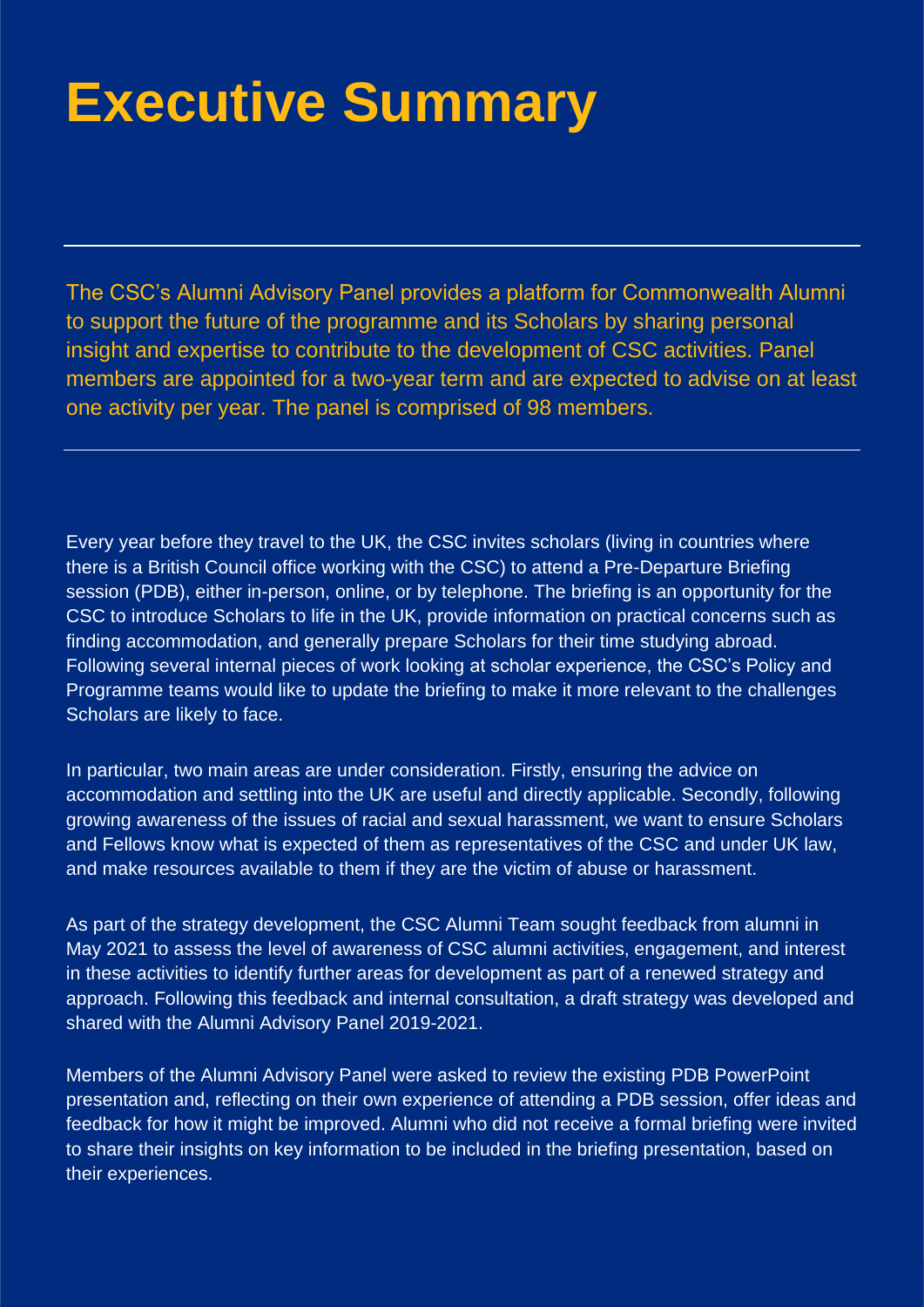# **Methodology**

Panel members were asked to complete an online survey consisting of multiple choice and open-ended qualitative questions on different aspects of the PDB. The questions were aimed at understanding the strengths and weaknesses of the current briefing and to learn more about panel member experiences in the UK to inform changes.

**As part of the consultation, the following documents were shared with participating panel members:**

• Pre-Departure Briefing PowerPoint presentation

The task was open to all panel members who had completed their Commonwealth Scholarship and/or Fellowship in the UK. 47 completed the survey and submitted feedback, a response rate of 48%. An additional panel member partially completed the survey. Their responses have been included in the below analysis where submitted.

### **Results**

Key findings from the survey are summarised below under the following headings: Your Briefing; About the UK; Before you leave home; Travelling to the UK; When you arrive in the UK; Living in the UK; Studying in the UK in 2021-22; Looking after yourself; and Overall thoughts.

# **Your Briefing**

Before providing feedback on the content of the presentation, respondents were asked a series of questions about their own pre-departure briefing. These questions helped CSC teams get a sense of who completed the survey and provided valuable insight into which elements of the briefing session they attended had been the most useful.



### Figure 1 – When you started your award, did you take part in a PDB?

#### $n=48$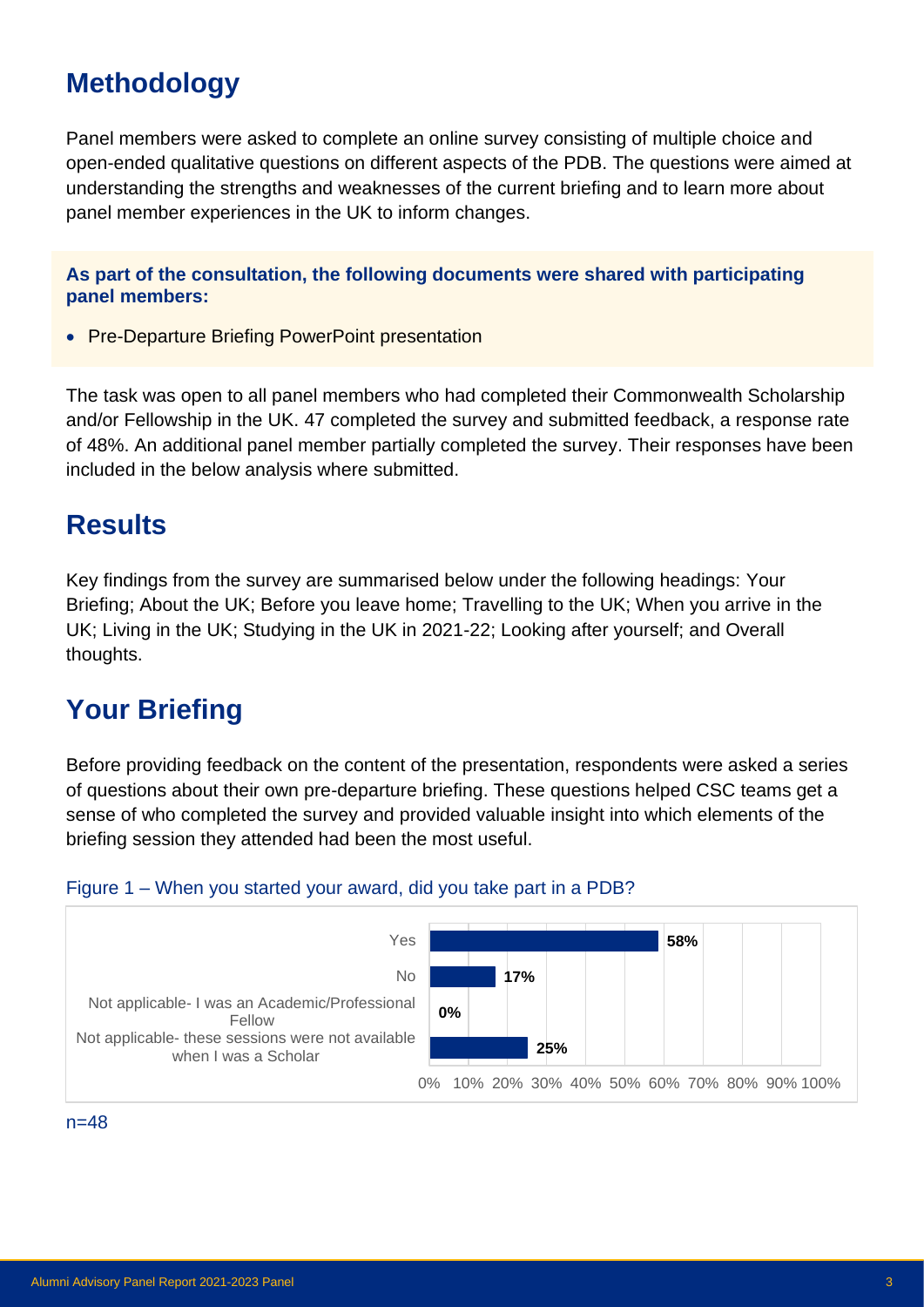#### Figure 2 – What was the most valuable aspect of the CSC PDB for you?



#### $n=48$

Whilst not all respondents had taken part in a CSC PDB, those that did, did so almost exclusively at an in-person event in their home country organised by the British Council. Despite ultimately being able to attend the PDB, 22% of attendees identified cost of travel and accommodation as barriers to attendance. As PDBs are almost exclusively held in British Council offices located in capital cities, several respondents described having to travel long distances to take part.



'The nearest venue was a 6/7 hour trip from my base by [road]. This meant I had to pass a night at pre-departure briefing location. So, it was a big financial burden on me, since the trip wasn't funded neither was accommodation provided.'

One respondent described being given very short notice about the briefing, but as a virtual or telephone briefing wasn't offered, they felt unable to decline despite it causing disruption to their work plans.

Despite some difficulties in getting to a PDB, those that were able to attend felt the event was helpful and informative. Many respondents described meeting an alumnus in person and reported that learning from their experience first-hand as the most valuable part of the event. Several respondents also highlighted the value of meeting other Scholars, with some even forming long-term friendships after the event.

Criticisms of the event included a heavy focus on city life in the UK as opposed to life in smaller campus or town-based universities and not enough emphasis on the specifics of travel or accommodation, particularly given that such a large proportion of Scholars are travelling internationally for the first time.

# **About the UK**

The first section of the PDB highlights key facts about the UK and its culture. Respondents were asked to describe what their perceptions of the UK had been prior to their studies to provide an idea of the types of preconceptions the PDB should address.

Overall, respondents reported having a positive view of the UK before they arrived. Expectations included a cosmopolitan country with friendly people and a rich culture. Many cited television programmes as the source of their understanding of UK culture and several respondents had also studied in the UK prior to receiving their Commonwealth Scholarship.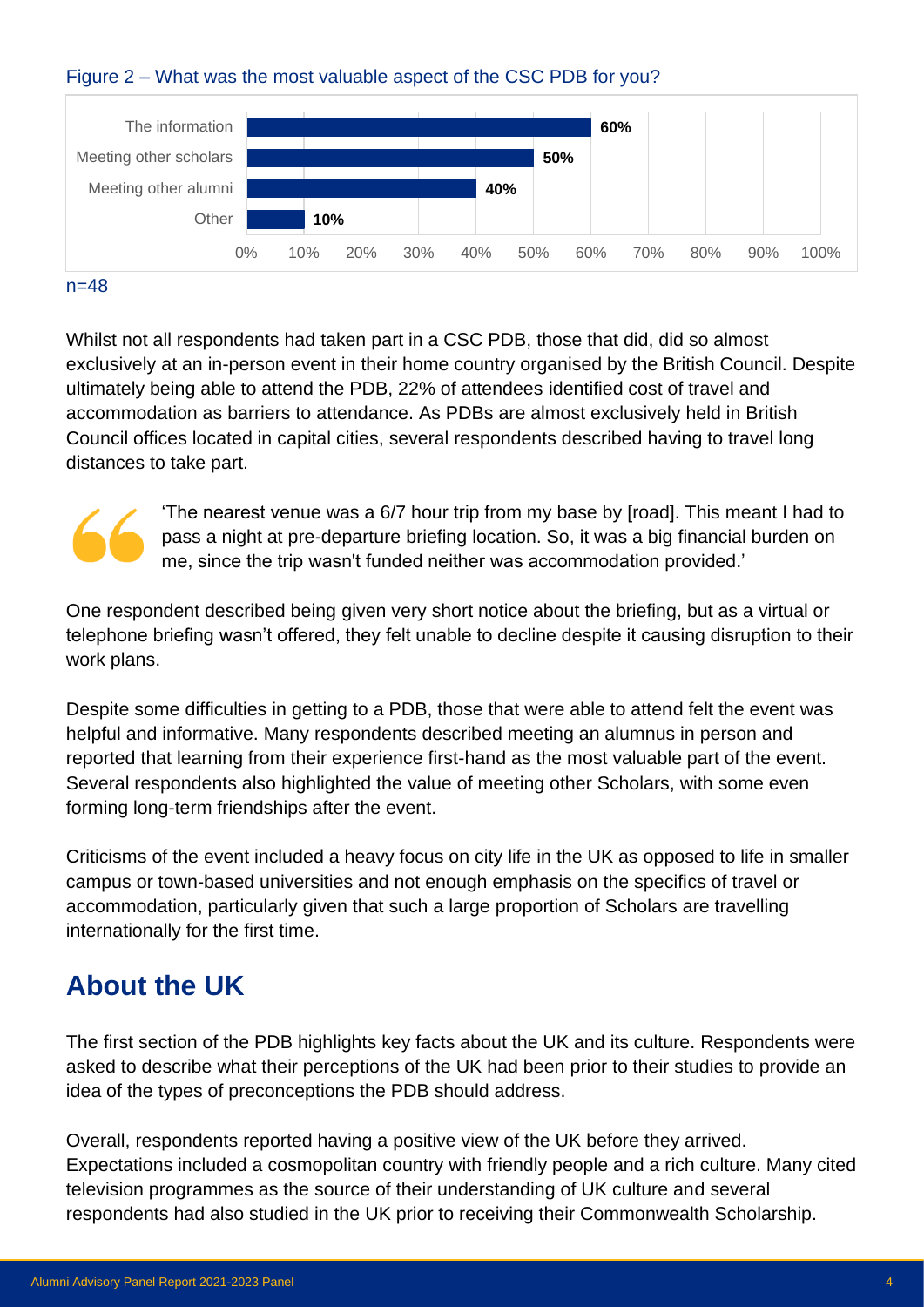The main reservations expressed were a fear of people being unfriendly or very reserved, concerns over whether they would face racism, as well as the implications of the class system, and people being uptight. Bad weather was also cited as a concern by several members of the panel. Positively, when asked to describe their views of UK culture post-award, respondent views were almost exclusively positive. A summary of responses can be seen in Figure 3.

Figure 3 – What four words would you use to describe UK culture to future Scholars now that you have completed your studies/time in the UK?



# **Before you leave home**

The second section of the PDB advises Scholars how to prepare for coming to the UK. Activities currently listed in the briefing include:

- An online module Scholars can complete to prepare for academic differences in the UK system such as referencing
- Information about how to apply for a visa
- A checklist of items Scholars should arrange before setting off for the UK

# **FutureLearn Course**

The FutureLearn course, 'Study UK: Prepare to Study and Live in the UK', is designed to support international students studying in the UK. Through the course, participants will become familiar with studying in English and how higher education courses are structured, gain a clear understanding of what to expect, and develop self-study skills, whilst getting a taste of life in the UK.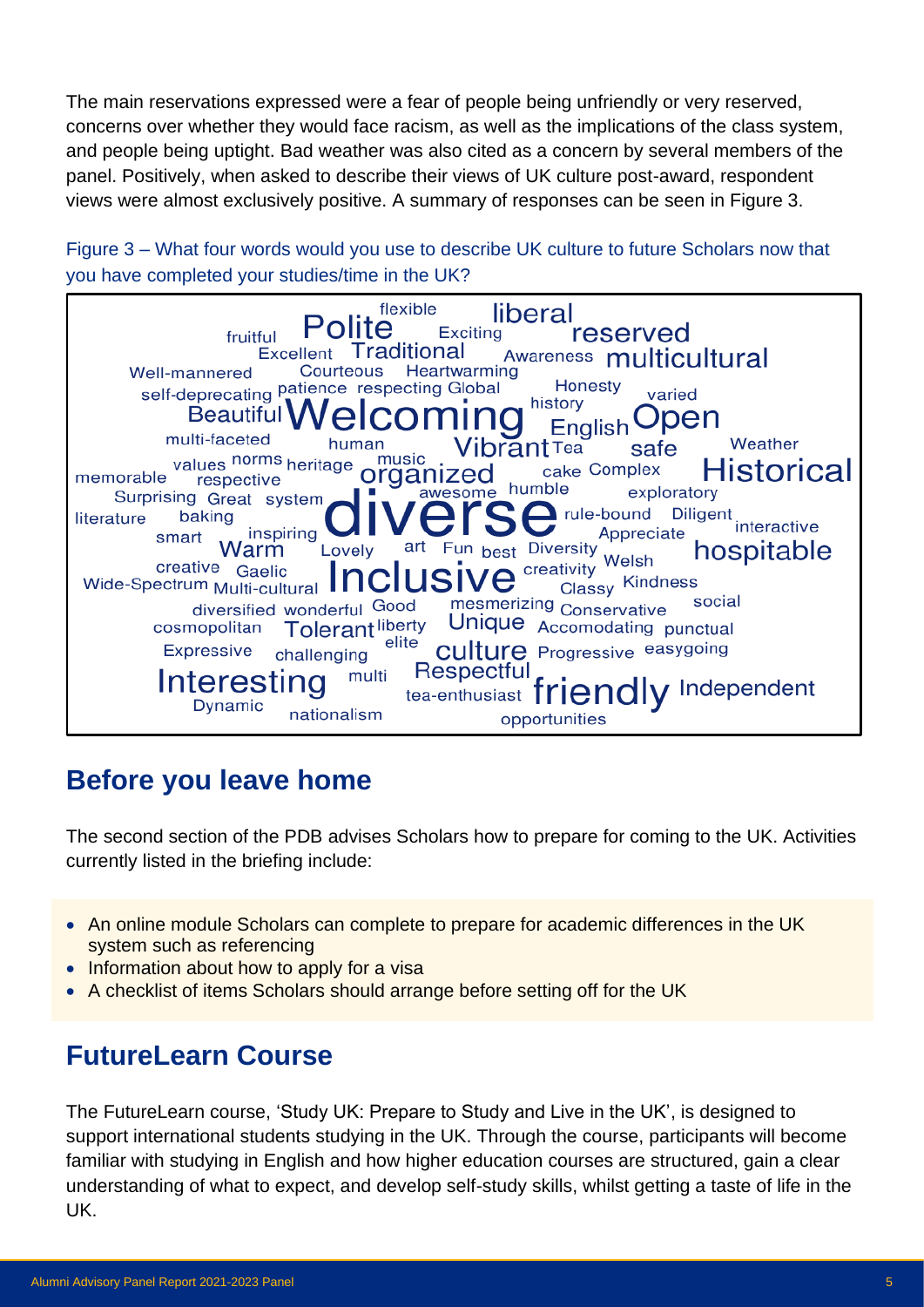Figure 4 – Did you complete the FutureLearn course, 'Study UK: Prepare to Study and Live in the UK', before starting your Scholarship?



#### $n=49$

 $n=49$ 

Only one respondent of the 49 who answered this question completed the FutureLearn course before travelling. Whilst many respondents were not offered the course at the time of their Scholarship, a significant number of respondents chose not to do it. Further analysis is required to identify why this was the case and what additional information could be added to the module to encourage more people to try it. The respondent who did complete the course reported that it was useful and they would recommend it to other Scholars.

### **Visa Process**



Figure 5 – To what extent do you remember feeling supported through the visa process?

Whilst the majority of respondents felt they were supported through the visa application process to a 'great extent', a significant minority reported feeling less than adequately supported. This is concerning for a process as integral as getting a visa. Further research is therefore required to understand how the CSC can provide more support to new Scholars going through this process and what additional information can appropriately be added to the PDB and/or CSC website to address this number.

### **Departure Checklist**

The 'Checklist of things to arrange' provides a list of documents Scholars should organise before setting out for the UK. The list includes items such as details relating to their Biometric Residence Permit (BRP), travel and medical insurance, and their Confirmation of Studies certificate.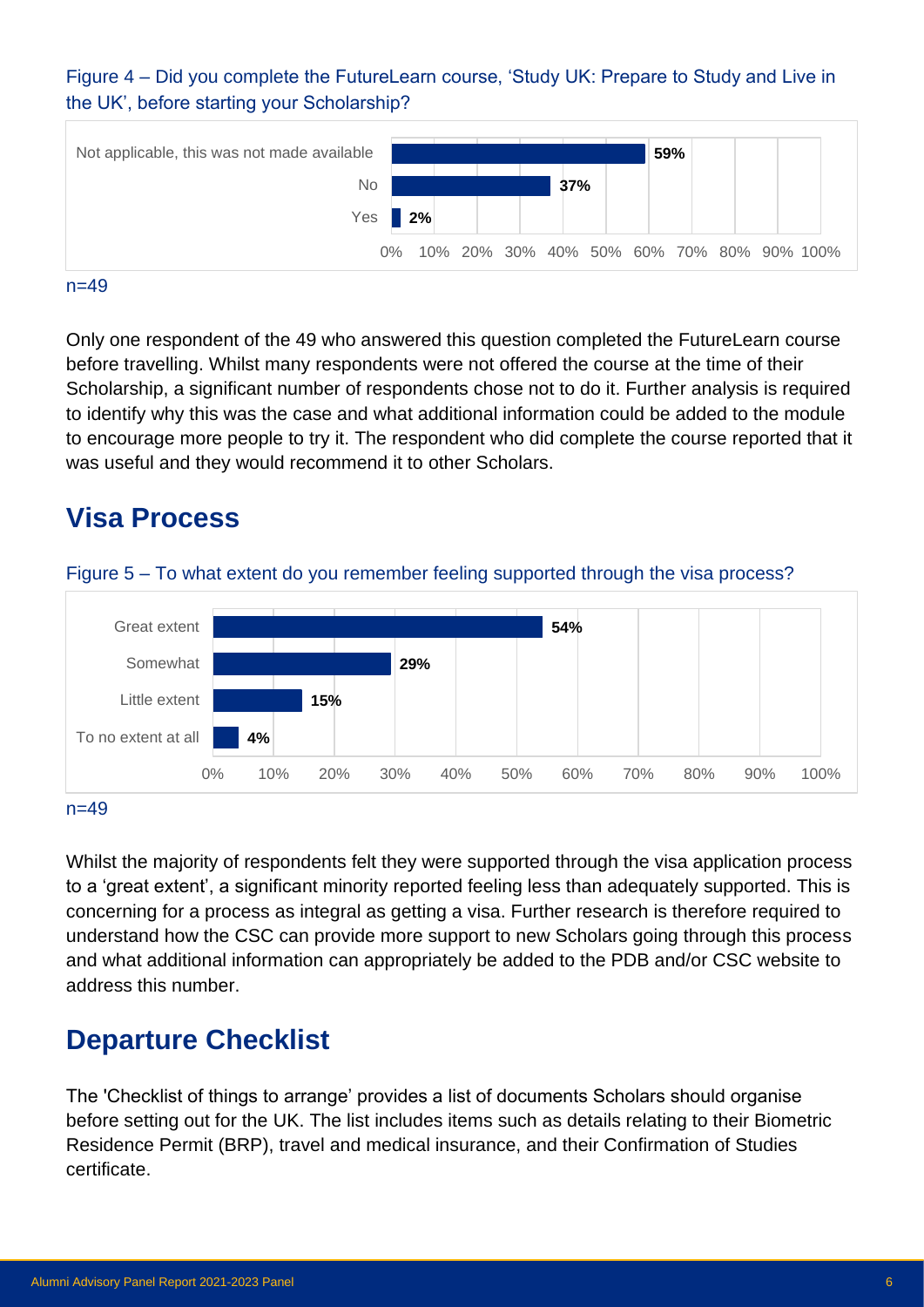



The majority of respondents found the 'Checklist of things to arrange' to be useful. The most common suggestion of what could be added was cash to help during travel and to cover any delays in opening a UK bank account and receiving the first stipend payment. Other suggestions included having roaming telephone credit for the first week, ensuring visa timelines were clearly laid out, and carry their TB certificate. These responses will be reviewed by teams internally to determine whether the current list should be amended.

# **Travelling to the UK**

The third section of the PDB focuses on the process of flying from home countries to the UK. The CSC is aware that many Scholars may not have travelled internationally before and that it is therefore vital this part of the briefing is helpful and alleviates any fears first-time travellers may have.

### **'What to bring in your main luggage'**



Figure 7 – Referring to 'What to bring in your main luggage' in the Pre-Departure Briefing PowerPoint presentation, how useful do you find this list?

#### $n=48$

The 'What to bring in your main luggage' list focuses on the average temperatures of each season in the UK. 94% of respondents found this list to be either 'useful' or 'very useful'. The most common suggestions of things to add were: European adaptor for phone charger; copies of original transcripts (as some universities would require you for verification purposes); traditional/home country food stuffs; and more specific advice on the types of clothes Scholars will need.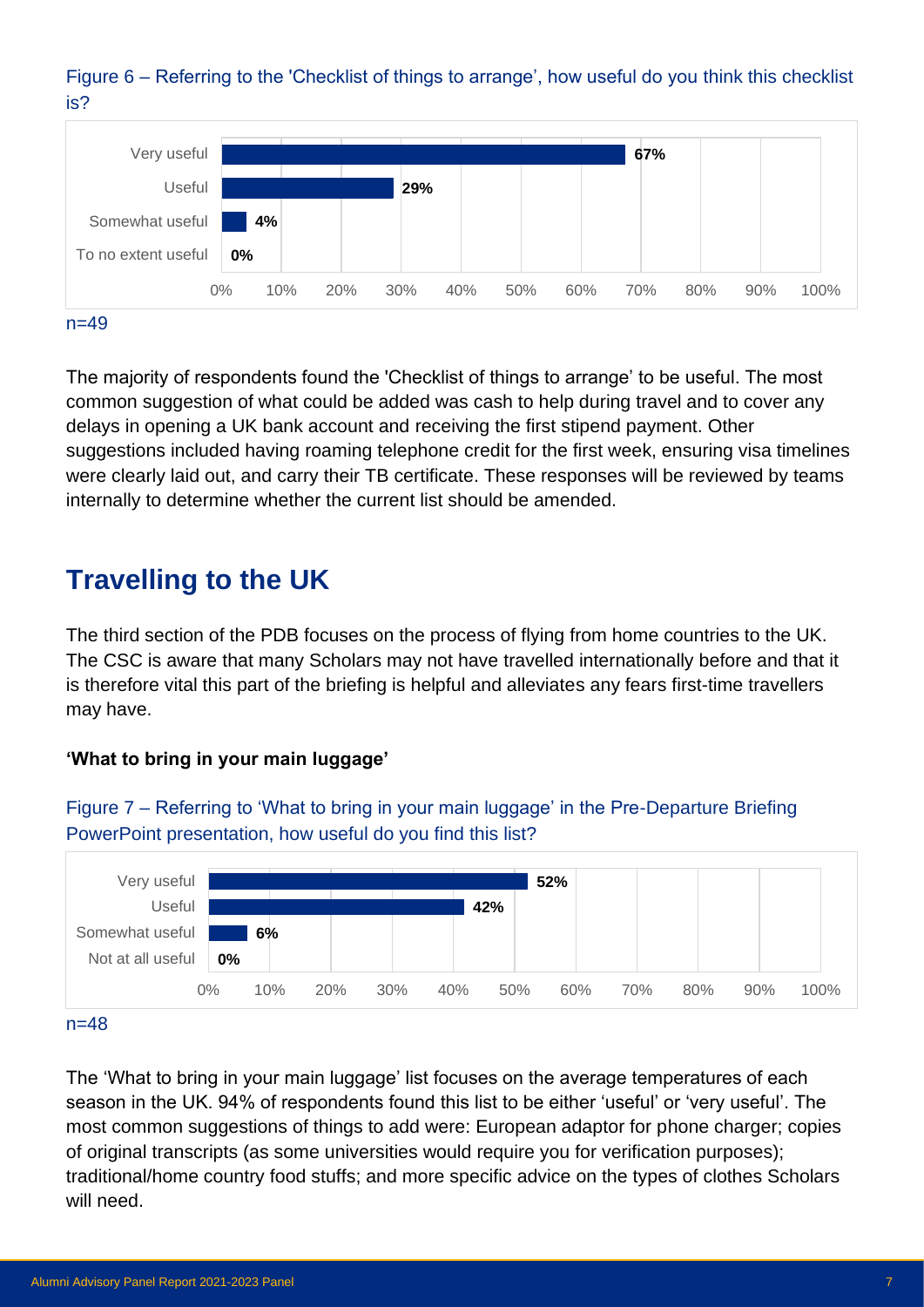#### **'What to bring in your carry-on luggage'**

The 'What to bring in your carry-on luggage' list suggests a range of different items to pack including Scholars' university offer and their confirmation of accommodation.

Figure 8 – Referring to 'What to bring in your carry-on luggage' in the Pre-Departure Briefing PowerPoint presentation, how useful do you find this list?



76% of respondents found this list to be either 'useful' or 'very useful'. The most common suggestions for things to add were: clothes for a few days in case of lost luggage; emergency numbers/contact details and screenshots of key documents; as well as a copy of the address of their accommodation.

In addition to incorporating the responses above, it may be useful to include more practical information on the process of travelling internationally in future PDBs, in reference to the fact that many Scholars will not have travelled internationally before.

# **When you arrive the UK**

Section four of the PDB looks at Scholars' arrival in the UK. It includes sections on travelling through the airport, getting to places of study, and registering in the UK.

Getting from the airport to their university is often the most stressful part of a Scholar's journey as they must navigate the British public transport system after a long trip, often with a lot of luggage. Clear and reliable information prior to their departure on how best to navigate this part of the trip is therefore very important.

### **'Travelling through the airport' and 'Getting to your place of study'**



#### Figure 9 – How was your experience of travelling to the UK?

n=48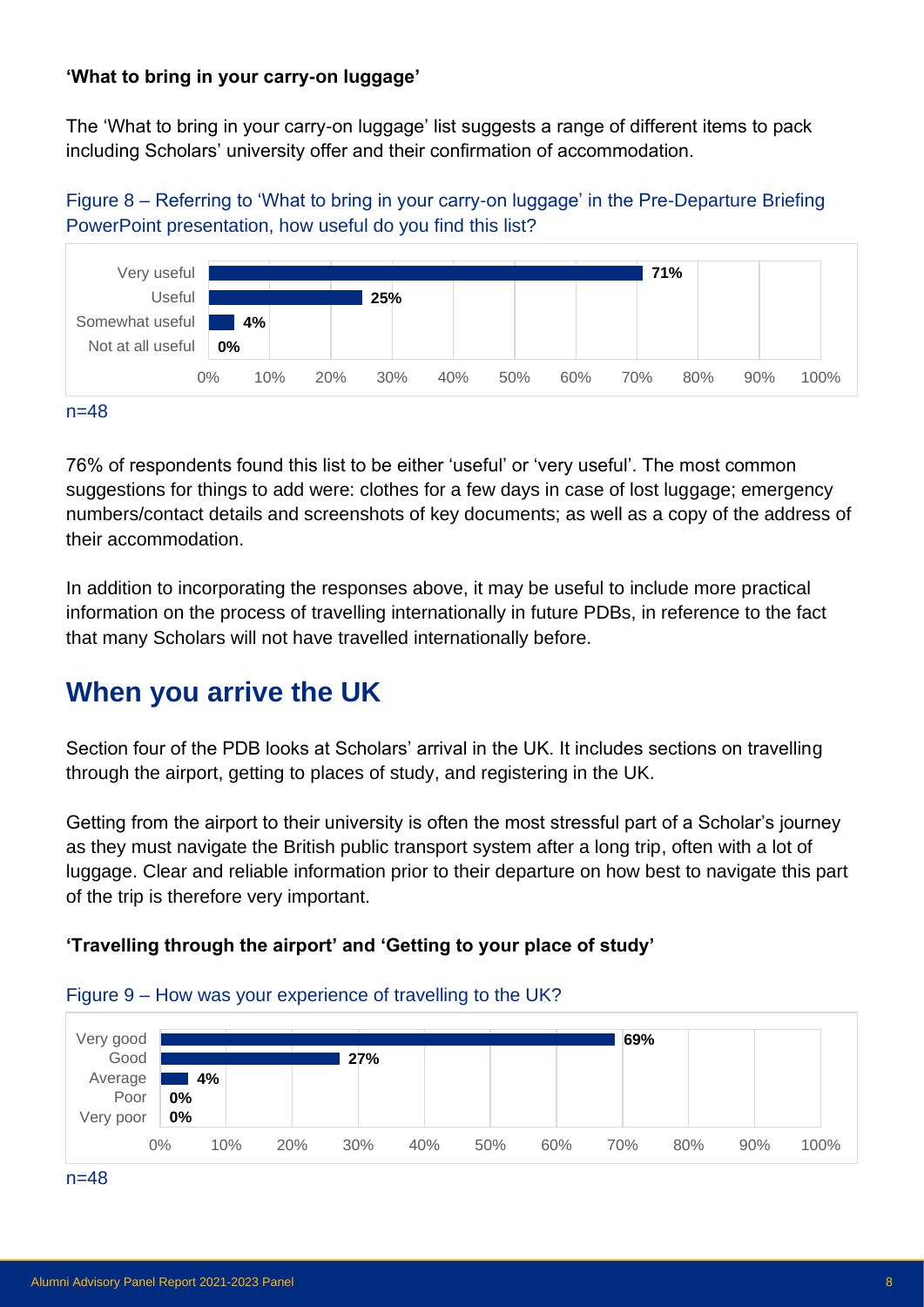



#### $n=47$

As you can see from figures 9 and 10, most respondents rated their trip to the UK overall and their trip from the airport to their institution as 'good' or 'very good'. Despite many respondents describing their journey overall as positive, there were several things respondents highlighted they wish they had known prior to their journey that would have made it easier.

One of the most common suggestions was including more comprehensive information on the different types of public transport and related costs. One respondent, for example, chose to take a London taxi from the airport not appreciating until it was too late that this is a very expensive option. As many Scholars do not have extra funds and must live within their stipend, a large expense such as this at the beginning of the year could have significant implications on what they are able to afford for the rest of that term.

One respondent also pointed out that the relative costs may be very different from Scholars' own countries so it is important not to assume any prior knowledge in the information presented. Respondents also suggested a list of where to find different local transport timetables may be useful to help Scholars navigate that first trip.

### **'Registering in the UK'**

The final part of the 'When you arrive in the UK' section looked at the process of registering with the Police on arrival.



#### Figure 11 – Were you aware that you needed to register your stay when you arrived in the UK?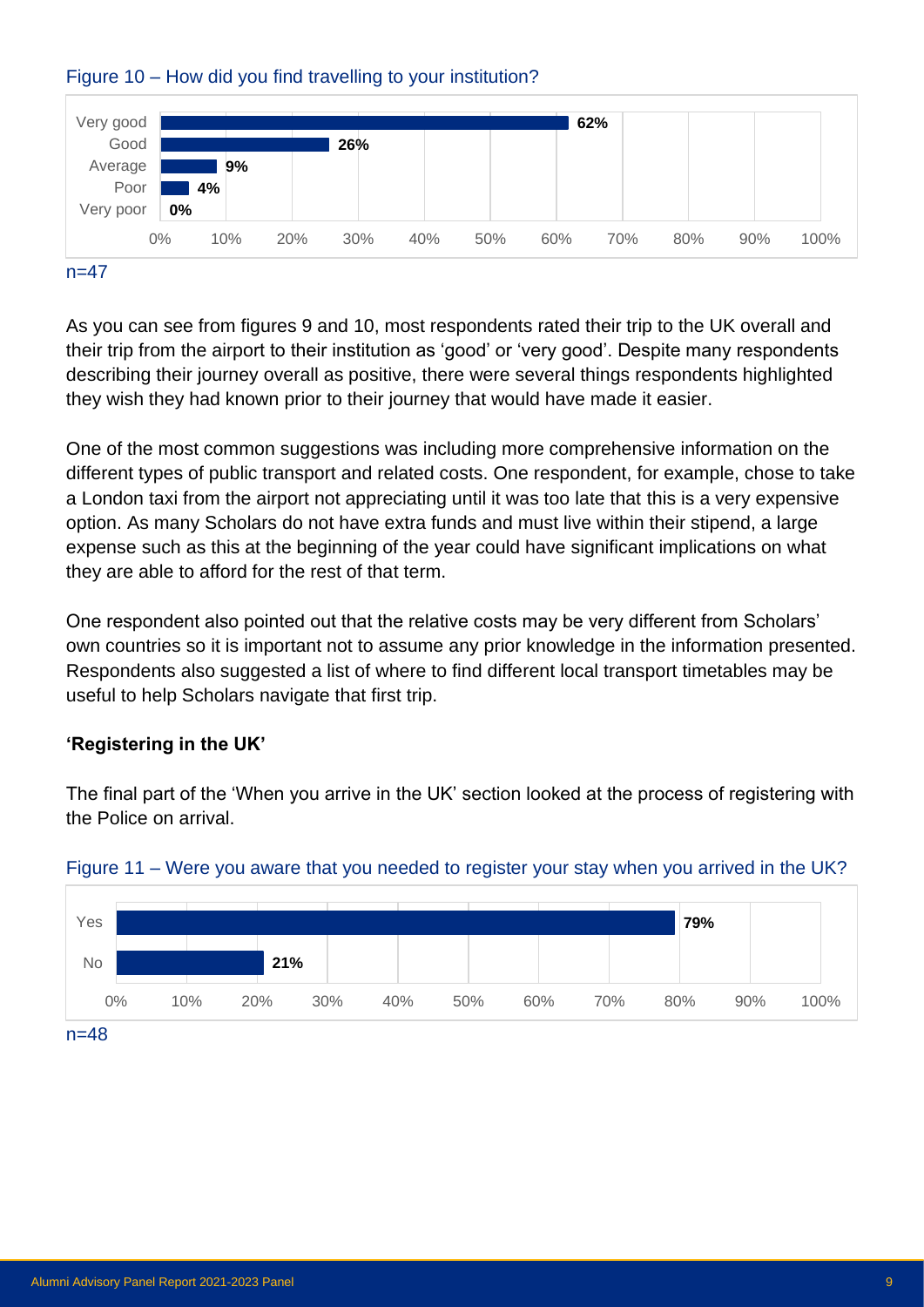



#### $n=48$

A significant minority of respondents reported they were not aware they were required to register with the Police once they arrived the UK, suggesting it could be stated much more explicitly in the briefing and early documentation. Based on responses, UK universities appear to be diligent in informing Scholars of this requirement.

# **Living in the UK**

The 'Living in the UK' section of the PDB covers the basics of adjusting to life in the UK and looks at finding accommodation, managing finances, and adapting to UK culture.

#### **Settling in**

This section begins by looking at the process of settling into UK life. Respondents were asked to describe the biggest culture shocks they experienced during their studies.

Responses to this question were highly varied. Several respondents described experiencing very little culture shock, though this wasn't the norm. Some common causes of culture shock included the weather and UK drinking culture, as well as the inability to find food from home countries, and struggling to make friends in the early stages of the Scholarship.

When asked what helped respondents to settle in, most answers referred to making friends and building relationships in their new home, as well as support from their university.



'My university had a welcome team who were very helpful in showing me around and helping me to do the various registrations I needed to get done. Also, I was connected to other scholars in my university and we quickly became friends, and this was very helpful especially in the first few days in the UK.'

'I spoke to the mentor once which helped overcome the first crying spell, after that it was learning by example and talking to peers, supportive seniors etc'.

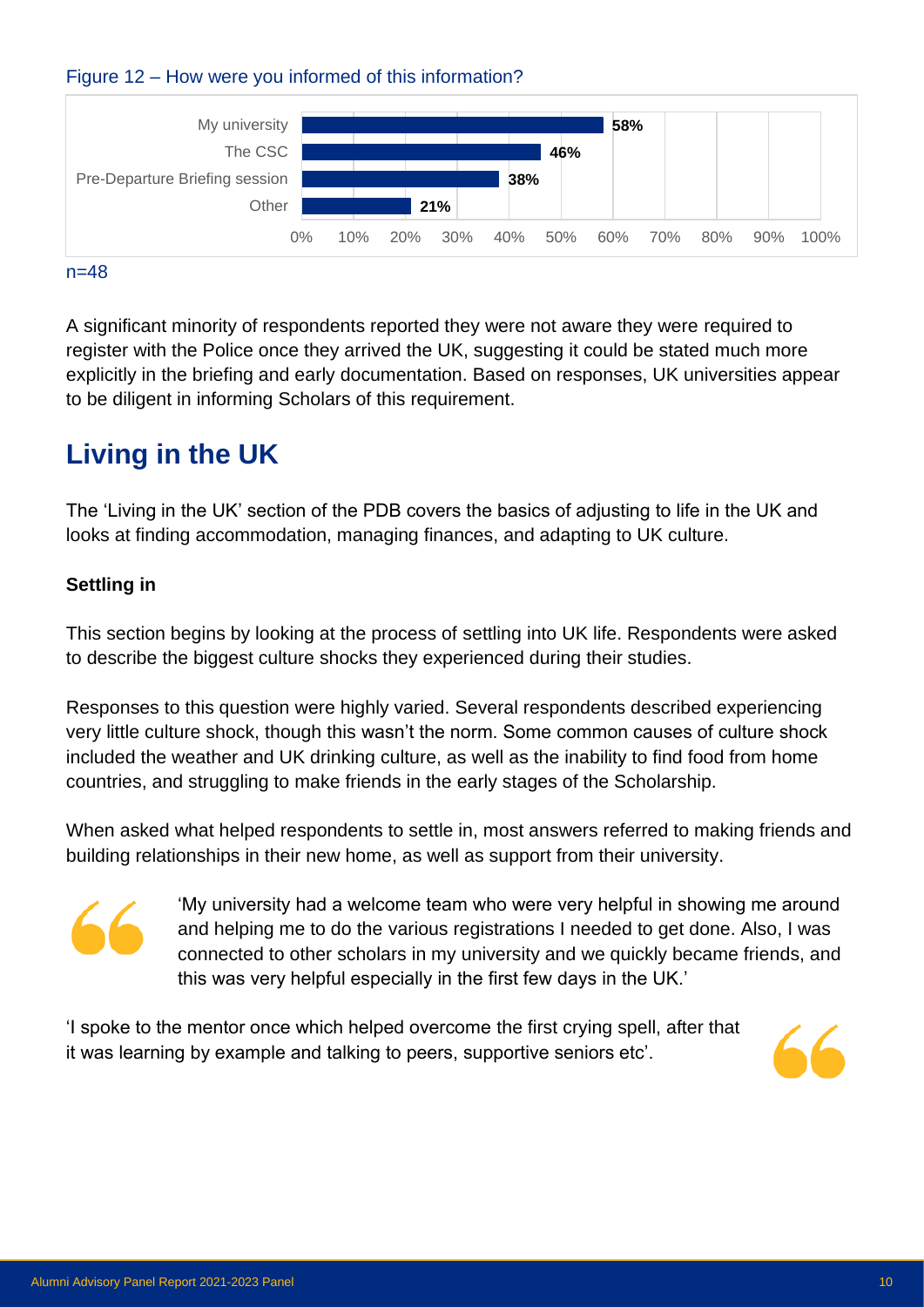### **Transport**



#### Figure 13 – How did you find transport links whilst living in the UK?

The next set of questions focused on accessing public transport during their studies. As you can see from figure 13, 94% of respondents rated public transport as either 'good' or 'very good' suggesting a high level of satisfaction.

When asked what would have been useful to know about public transport before they arrived, many highlighted the relatively high cost of public transport in the UK, as well as the use of credit/debit and Oyster cards. Many respondents also suggested more information about using student cards for discounts and the fair capping system.

Several respondents had used taxis at the beginning of their stay assuming they would be less expensive than they were. As discussed previously, this is particularly important for the initial trip from the airport to the university, as these can often be long trips leaving Scholars out of pocket very early in the term.

### **Accommodation**





n=48

### Figure 15 – Did you feel the CSC and/or your university provided you with sufficient information to arrange your accommodation?

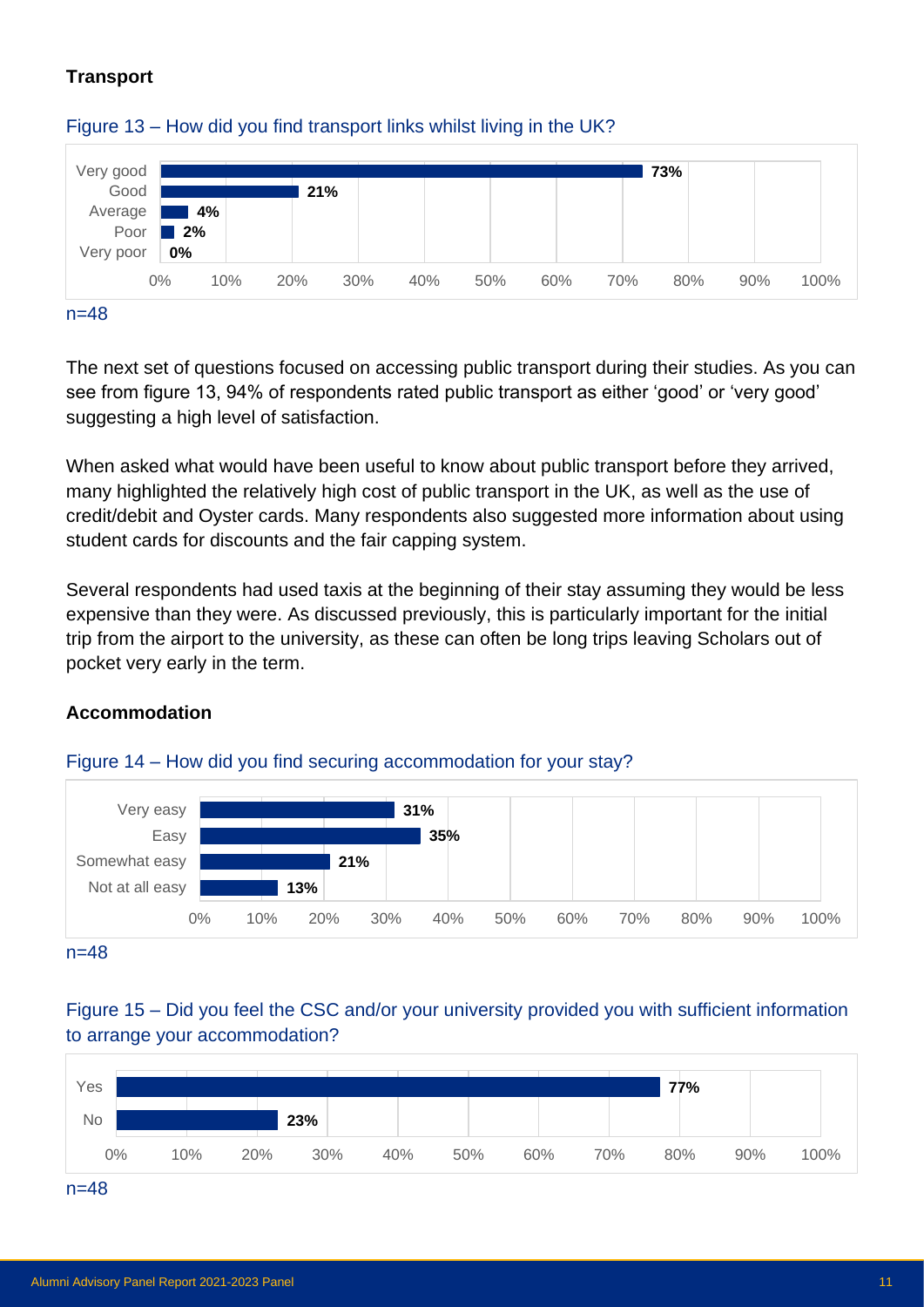Respondents generally reported finding accommodation to be relatively easy, with only 13% experiencing real difficulties. However, almost a quarter felt the information and support they received from the CSC and their university was inadequate.

To help advise future Scholars about the process, respondents were asked to share things they wish they had known whilst trying to secure accommodation. Suggestions included: talking directly to other CSC scholars in the area who are likely to have the best advice for your town/city/university; looking for accommodation with students who have a similar lifestyle to your own (for example, living with a fellow PhD student rather than a master's student whose schedule is likely to be very different); remembering to look at private residential offerings as well as university accommodation as it is likely to be cheaper; and ensuring you read the accommodation agreement thoroughly before signing it as letting arrangements are often much longer and harder to terminate in the UK compared to other countries.

Respondents also strongly advised Scholars to have accommodation in place before travelling to the UK as it is very difficult and/or expensive to find anything short term. In addition, respondents felt the CSC could provide more guidance for Scholars travelling with young families and could help by providing a rough breakdown of costs (as accommodation tends to be much more expensive in the UK).

#### n=48 **33% 46% 17% 4%** 0% 10% 20% 30% 40% 50% 60% 70% 80% 90% 100% Very easy Easy Somewhat easy Not at all easy

### **Managing your finances**



Figure 16 – How did you find managing finances whilst in the UK?



### Figure 17 – Did you have any unexpected costs?

Whilst financial circumstances differ significantly between Scholars, it appears most respondents were able to manage their finances well. 79% of those who responded said they found managing their finances to be 'easy' or 'very easy', whilst 65% said they didn't face any unexpected costs whilst on award. Respondents were asked to share any advice they would give to Scholars who were just starting their award. A selection of responses can be seen below.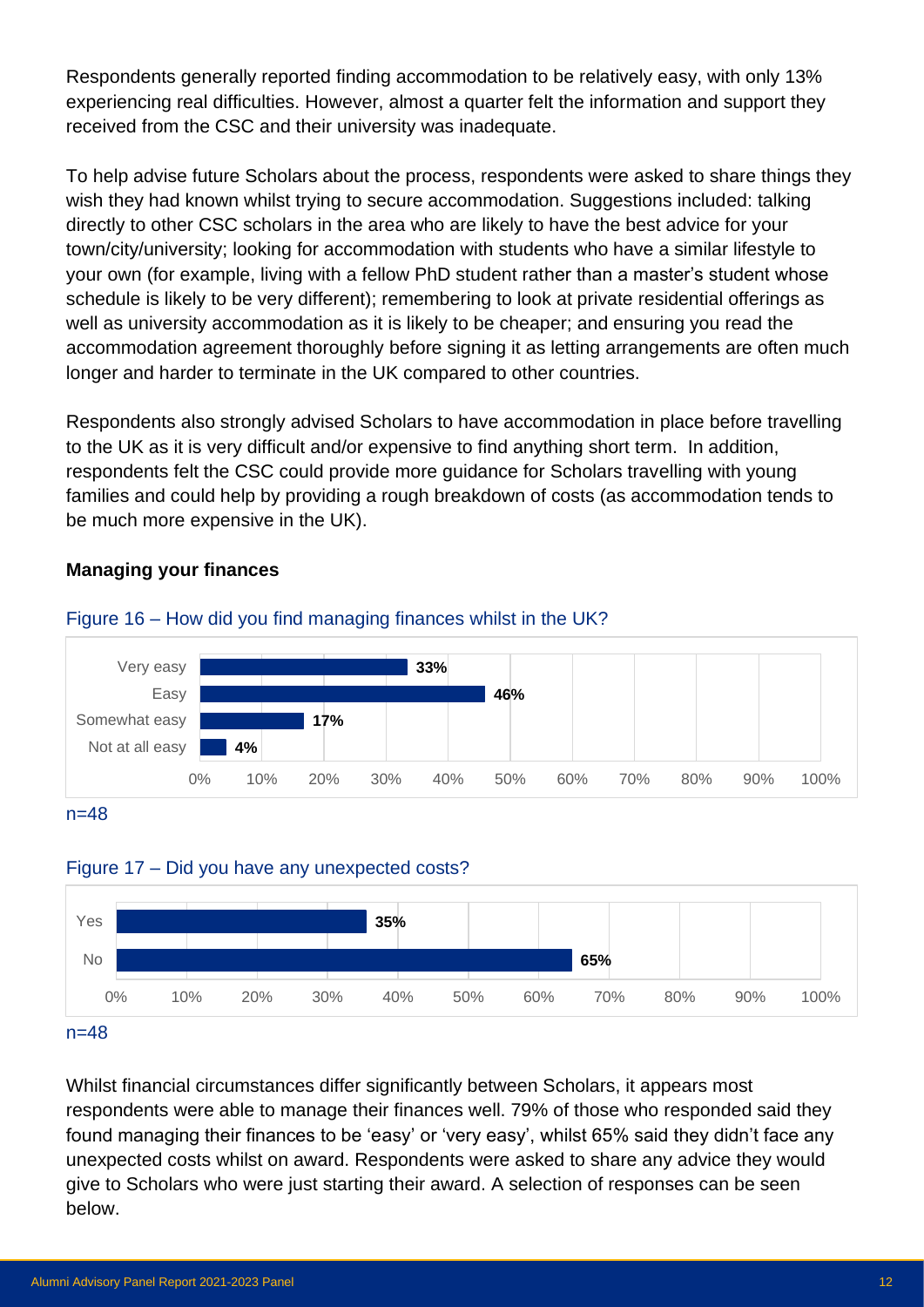'Use the budgeting resources provided, develop a budget and try to stick with it. The UK is an expensive place to live and it is easy to spend on expensive conveniences - take away food, entertainment, taxis, outings etc. when less expensive options are available.'

'Pay attention to the rent rates across all the terms - sometimes they may vary across terms or be upgraded from second term onwards. Also confirm all the costs that are included in your rent and bills. … Monthly budget might also vary because expenses vary from winter through spring and summer. For students coming from countries where seasons did not warrant such drastic change of budget, this might be a surprise.'



'Once a scholar arrives in the UK, they need to familiarize themselves with British currency and adjust to it rather than making a comparison with the currency of their home country.'

'I have some unexpected costs regarding the pandemic outbreak, and it was a hard time for everyone. I want to say to keep some money aside for the rainy days. You may take some money from your country to manage any emergency there.'



# **Studying in the UK in 2021-2022**

This section of the PDB covers a variety of topics relating to student wellbeing, including discrimination and sexual harassment. Awareness of these issues has risen in recent years and following a series of internal discussions and data collection, it is important to ensure Scholars and Fellows know what is expected of them as representatives of the CSC and under UK law, and make resources available to them if they are the victim of abuse or harassment. Information on these issues was added in 2021.

Respondents were asked to answer the questions below based on the information given in the PowerPoint presentation.



### **Discrimination**

### Figure 18 – Do you feel confident in what constitutes discrimination under UK law?

n=48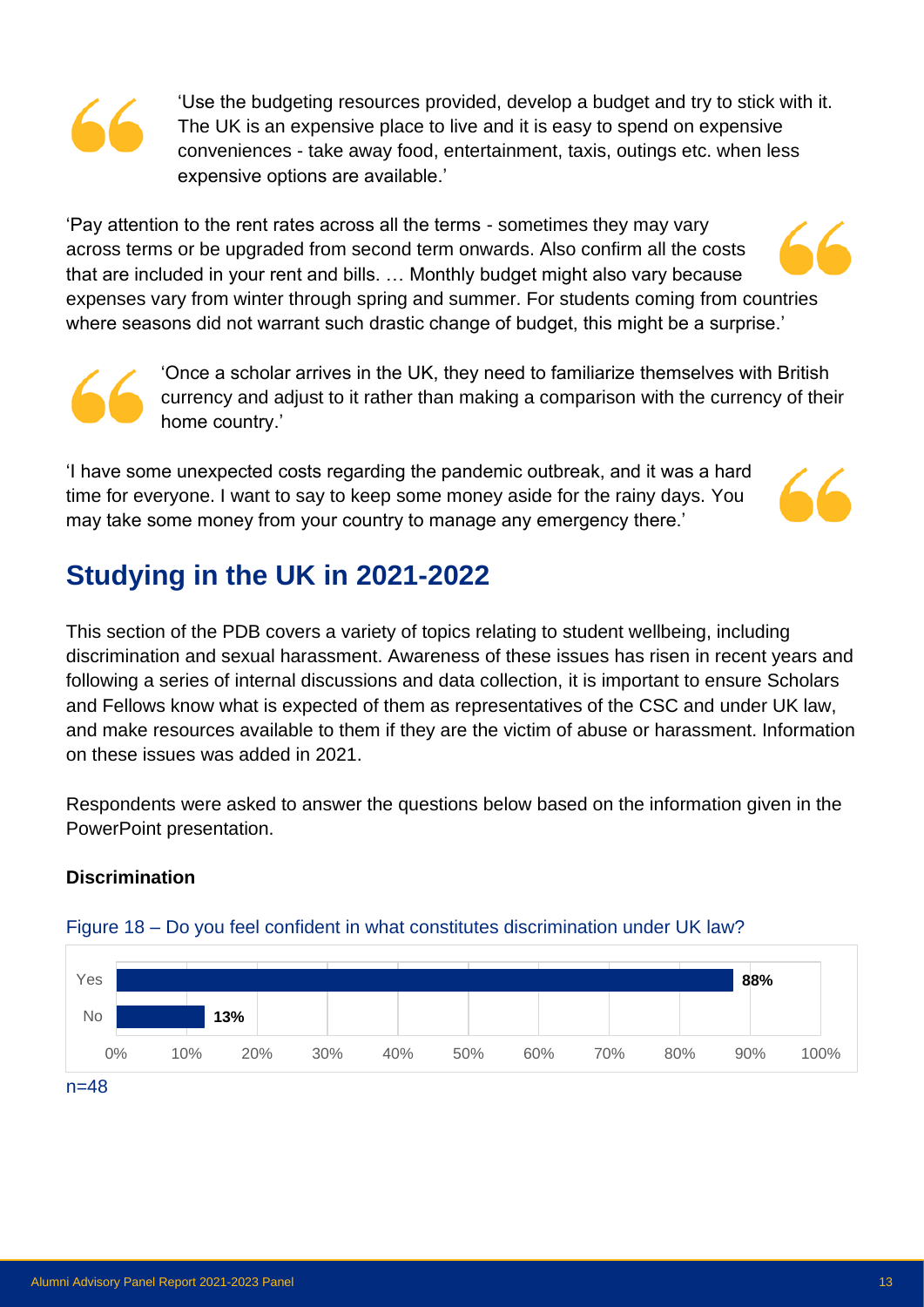

### Figure 19 – Prior to reading this slide, did you have the same understanding?

### Figure 20 – Do you feel reporting mechanisms are adequately described?



From the responses above you can see that understanding of what constitutes discrimination under UK law is high, with 88% of respondents saying they felt confident in their understanding of the term. Encouragingly, 21% of the panel felt their understanding changed as a result of engaging with the briefing, which shows the value of covering basic definitions in the presentation.

79% of respondents felt that reporting mechanisms were made clear. In addition to the questions above, respondents were given space to feed back any further thoughts on the subject. It was suggested in those comments that universities might be better placed to talk to students about experiencing discrimination as they are able to give specific advice about the reporting mechanisms at that university.

Whilst universities undoubtedly play an important role in tackling this issue, the CSC has a responsibility to Scholars to have its own systems in place and communicating the role of the CSC in tackling discrimination clearly will be an important part of the updates to the briefing.

### **Sexual harassment**



### Figure 21 – Do you feel confident in what constitutes sexual harassment and sexual assault?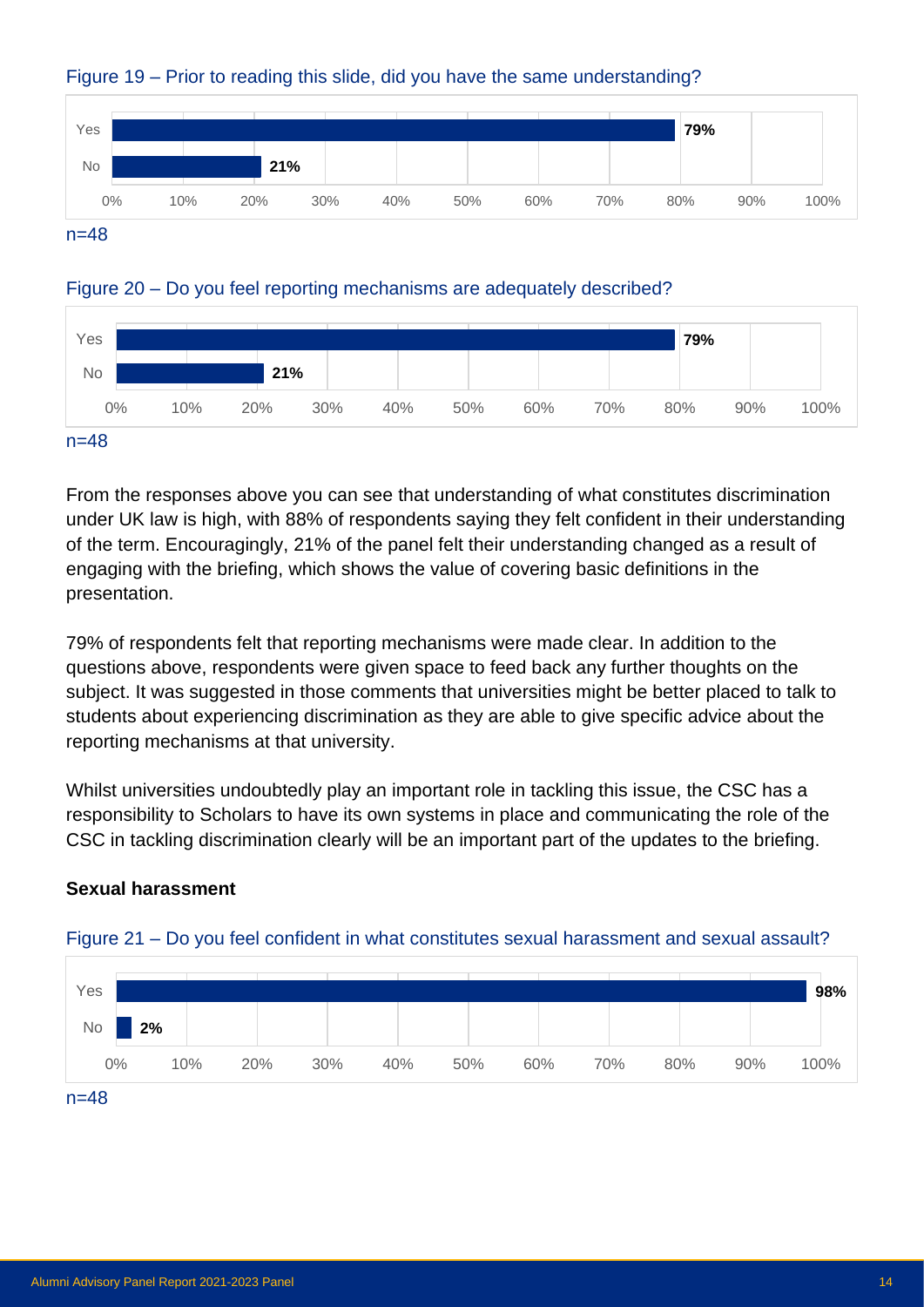

### Figure 22 – Prior reading this slide, did you have the same understanding?





#### n=48

Similar to the questions on discrimination, respondents felt confident in their understanding of what constitutes sexual harassment and sexual assault. 98% of respondents reported they felt confident in the meaning of the terms. 17% of respondents reported that the information included in the briefing had changed their understanding, suggesting again there is value in including basic definitions at the pre-departure stage.

Responses indicate respondents were slightly more confident in how to report an incident of sexual violence than acts of discrimination. In the comments section however, two respondents highlighted the need to ensure that when complaints are made, they are followed up.

# **Looking after yourself**

The final section of the PDB looks at health and wellbeing with a specific focus on the NHS and ensuring Scholars can access the healthcare they need. The NHS is a very large organisation that can often be difficult to navigate and it is hoped basic information at the pre-departure stage can make navigating it significantly easier for Scholars.

### **The NHS**